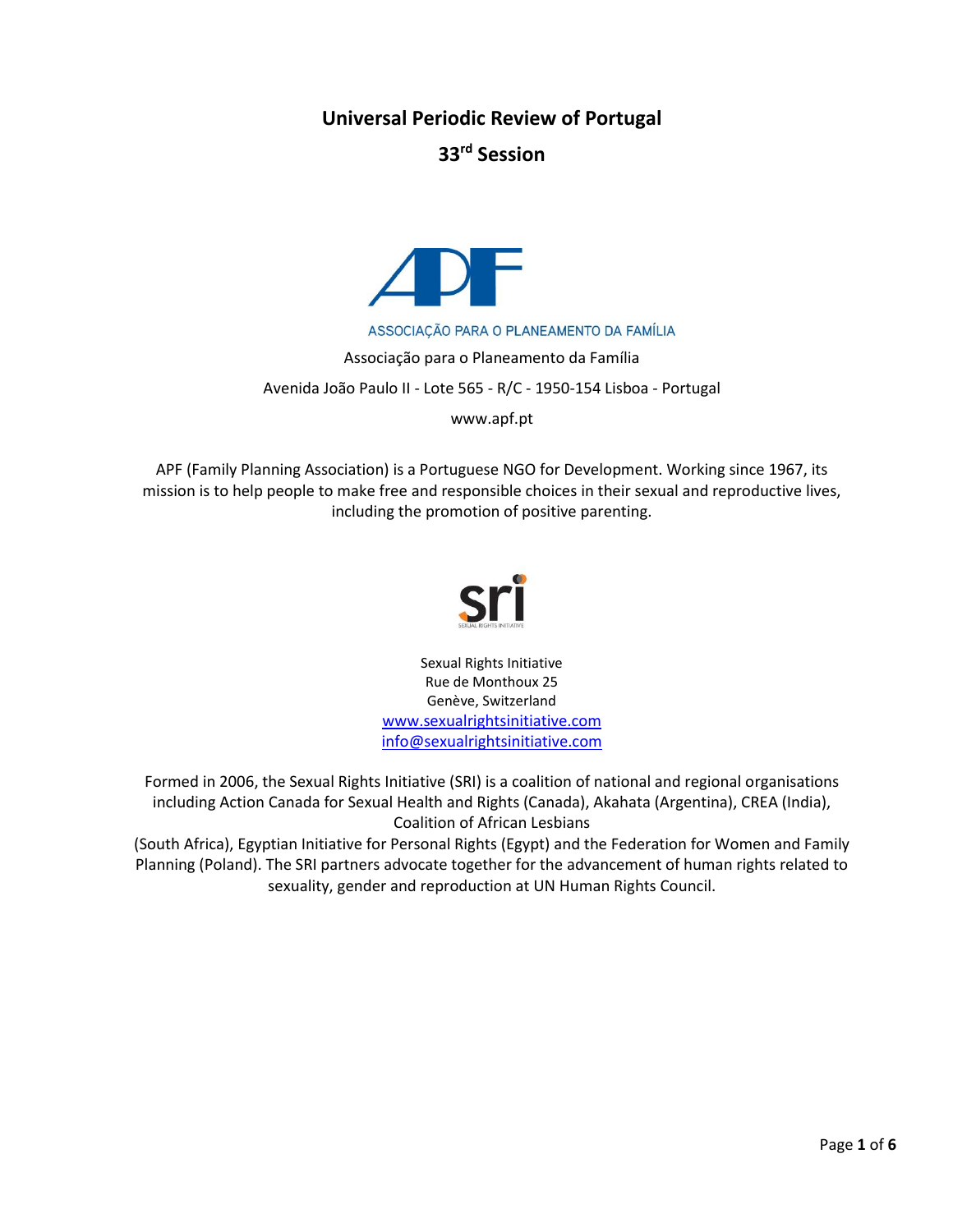**Key Words:** Health, education, Comprehensive Sexuality Education, implementation of Sexual Education in schools, law, risks

## **Executive Summary**

1. This report advocates the implementation of Comprehensive Sexuality Education (CSE) in an integrated and comprehensive way in official school programs (at all levels of education) and included in the subject of Citizenship and Development, which was already envisaged by the Portuguese Education General Directorate. This subject addresses different dimensions, such as: human rights education; environmental education/sustainable development; road safety education; financial education; consumer education; education for gender equality; intercultural education; education for development; health and sexuality education In this sense, we consider that the main challenge is to make CSE mandatory, with nationally planned contents and evaluation, being taught by trained professionals who must have the necessary profile and personal and relational skills and supervised by entities/organizations that advise schools in these matters.

## **Problem identification for specific issues**

## *Legal and policy framework on CSE*

- 2. The first law on this subject was adopted in 1984. Since then, the State guarantees the right to Sexuality Education (SE), as a component of the fundamental right to education of all children, adolescents and families. According to this law, school programs would start to include, according to the different levels of education, scientific contents on anatomy, physiology, genetics and human sexuality, and should contribute to overcoming discrimination on grounds of gender and contribute to modify traditional gender roles; particular attention would be paid to the initial and ongoing teachers training, with a view to provide them an understanding of the sexuality education issue; and adequate support conditions would be established for parents with regards to sexuality education of their children. However, this law has never regulated.
- 3. In 1986, the "Basic Law for the Educational System" integrates SE on the schools' commitment to contribute to personal and social growth.
- 4. The "Interministerial Report for the preparation of the Plan of Action on Sexual Education and Family Planning" (1998) presented some concrete measures for compliance with the 1984 law. This Report outlined SE as "an essential component of education".
- 5. In the following year, the "Plan for a Global Family Policy" reinforced the need for a better access to sexual and reproductive health care for young people.
- 6. The decree-law 259/2000 (which regulated the law 120/99) stated that sexual health and human sexuality should be necessarily approached in an interdisciplinary perspective or integrated into class subjects. The topics that should be addressed were: human sexuality, the reproductive system and the physiology of reproduction, AIDS and other STIs, contraceptive methods and family planning, interpersonal relationships, gender equality shared responsibilities.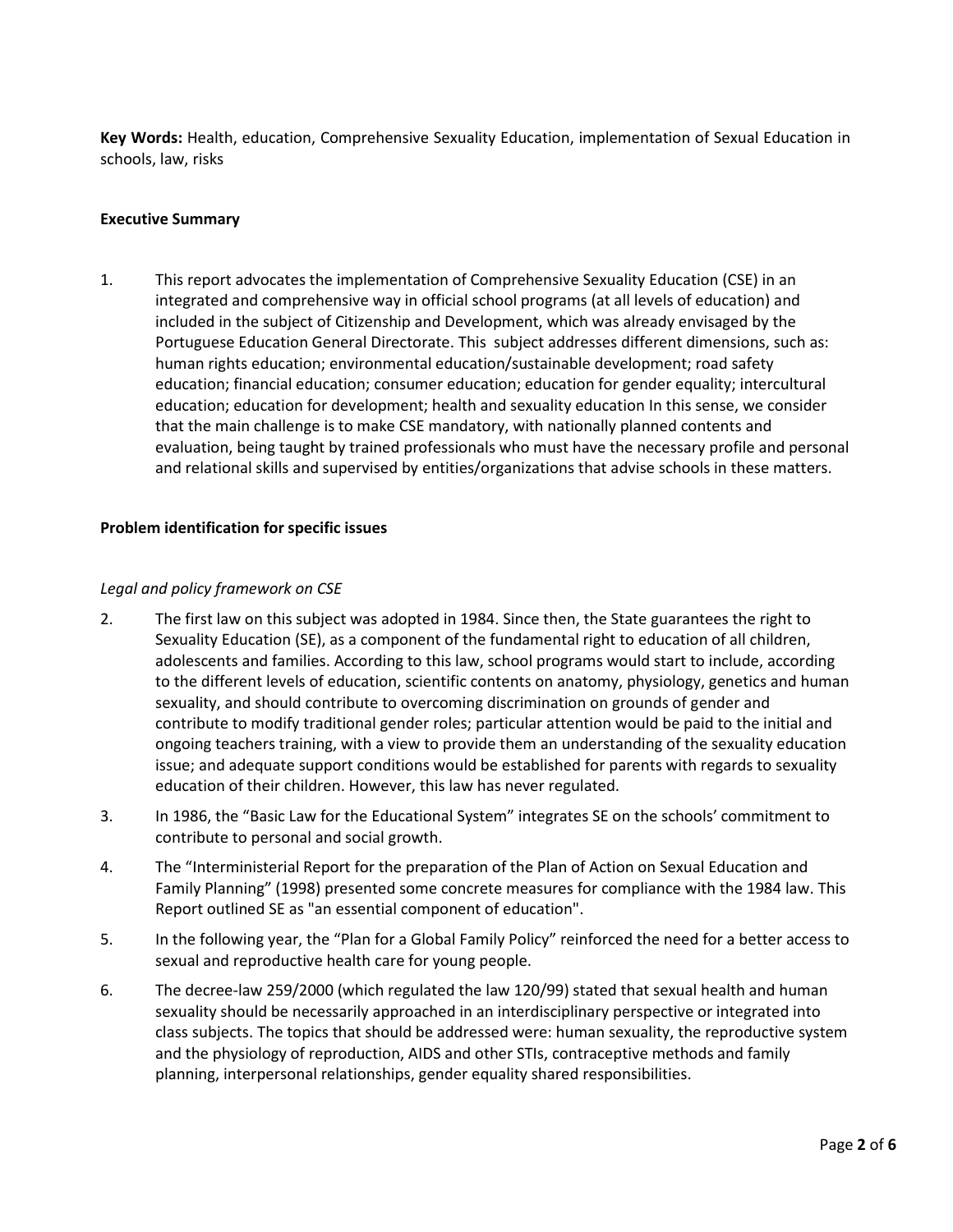- 7. From 1995 to 1998, in a partnership with the Ministry of Education (ME) and the Directorate-General for Health/Ministry of Health (DGS/MS), APF had been involved in an experimental Sexuality Education Project in various regions of the country. After this experience, in 2000, were edited the "Guidelines for Sexuality Education in Schools". This was the first and, until today, the only joint document of the ME and the DGS/MS for sexuality education in schools. This document presents: Conceptual, ethical, legal and methodological framework for Sexual Education in schools; approach to the role of teachers and the connection to families; defines the objectives and themes that should integrate sexual education in the various cycles of primary and secondary education.
- 8. From 2000 to 2007, APF signed and executed a collaboration protocol with the Ministry of Education, supporting the development of CSE programs in hundreds of Portuguese schools, so it was possible to supervise the ongoing work.
- 9. In 2002, APF was accredited as a teacher training center, continuing to ensure training of thousands of teachers.
- 10. From 2005 to 2007, a working team on SE developed a framework for clarifying SE in schools, placing it in the broader context of health education. Thus, in 2006 and 2007, the Dispatch 15987/2006 established new guidelines to frame SE in schools. SE becomes one of the four components of the Health Education Project that all schools should elaborate and implement, under the coordination of a teacher designated by the schools for this purpose (Order no. 2506/2007).
- 11. In July 2009, the Law 60/2009 which established the SE system in schools, was approved by the National Assembly and constitutes the clearest legislative instrument in this area, defining the objectives of SE in the school and its curricular and organizational framework.
- 12. Reaffirming the mandatory basis of SE, this law defines that each child and youngster have a minimum of hours of SE in the 12 grades of the national compulsory education - 6 hours per year for children from the 1st to 6th grade, and 12 hours for children/youngsters from the 7st to 12th grade. The establishment of Health Education Offices in schools is a central aspect of the implementation of SE.
- 13. Law 60/2009 was regulated by Administrative Rule nº 196A/2010 and defines the contents of SE for each one of the educational stages.
- 14. In 2009/2010 and 2010/2011 there was a considerable development of SE in schools: in one hand, there was state's funding available (open calls) for schools' health education projects (namely, SE); in the other hand, the law recognized SE as a priority among the so-called "non-disciplinary curricular areas".
- 15. From 2011 to 2015, Portugal faced a serious economic downturn, marked by crisis, unemployment and uncertainty, as well as by a significant number of families living in poverty. In 2013, 27.4% of the population was in this situation. In addition, there has been a high level of emigration, especially of adults and young adults, who were severely affected by unemployment (in 2013, around 35%). This economic and social crisis led to austerity policies and consequent lack of funding in education (especially services/staff have not been renewed and updated) health (especially health promotion) and seriously in social security.
- 16. In July 2012, a Ministry of Education dispatch allowed schools to develop extracurricular activities in other time slots (credits). The compulsory basis of SE was withdrawn, making it an option for schools. The same happened with Education for Citizenship, and Decree-Law no. 139/2012 was published, stating that education for citizenship as a cross-sectional area can be approached in all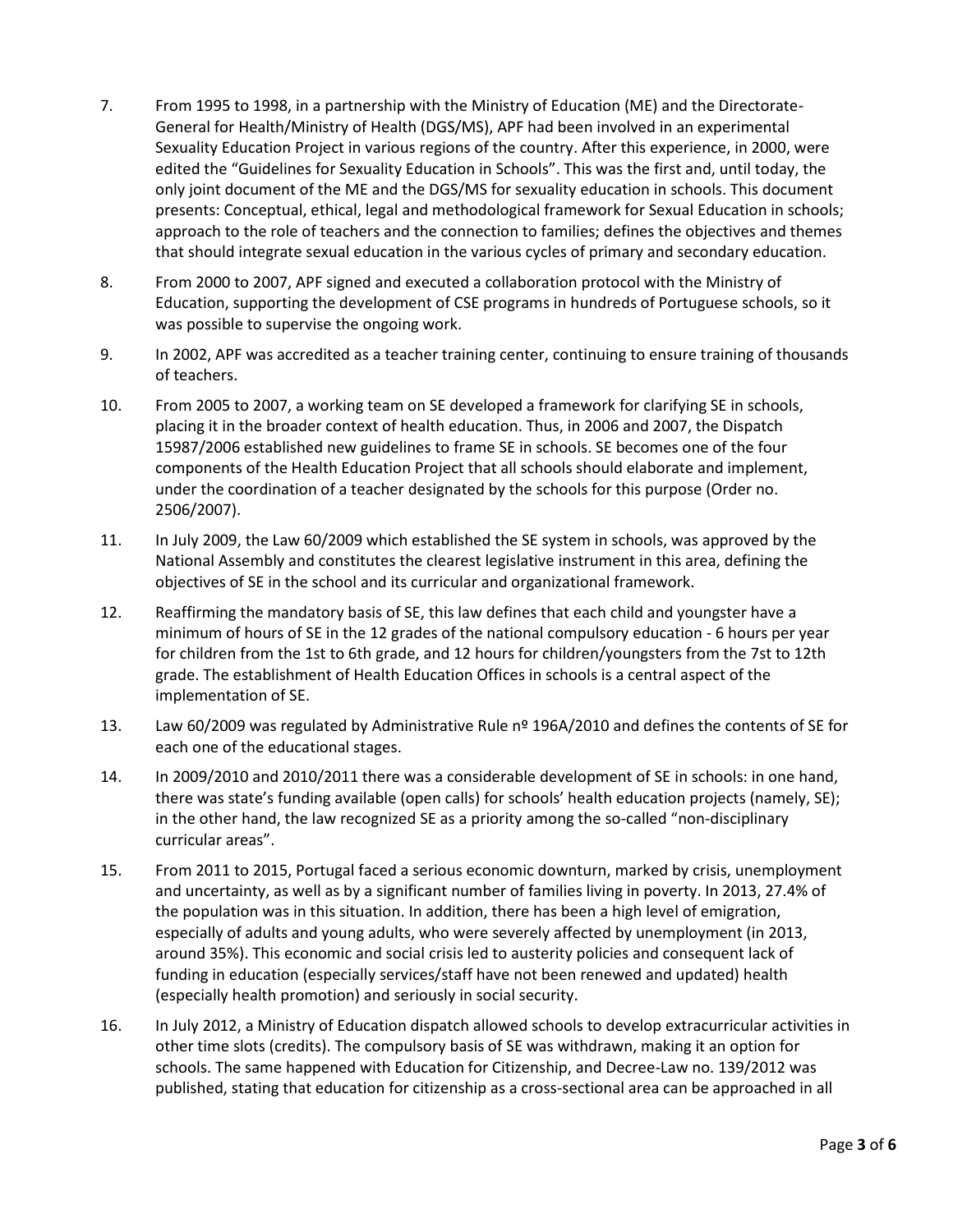curricular areas, not being imposed as an isolated compulsory subject, but enabling schools to decide their offer.

- 17. To evaluate the implementation of the law 60/2009, an independent working team was created in 2014. A report was produced then. This qualitative and quantitative report reflects the situation in schools. Although almost all the schools claimed to comply with Law 60/2009 (by organizing SE activities for the students and maintaining the Health Education Offices), the qualitative study shows other aspects of the implementation of the Law 60/2009. In this sense, the report stresses how teachers struggled with lack of time, exhaustion and failure to recognize the importance of SE by their schools. In fact, these were symptoms of a school culture much more concerned with the acquisition of technical and scientific skills than with the development of personal and social skills. On the other hand, this reflects the reduction of available human and material resources, because of successive budgetary cuts in the education system.
- 18. In 2016, within the scope of the priorities defined in the Program of the XXI Constitutional Government for the area of education, the "National Strategy for Education for Citizenship" (ENEC) was produced, which resulted from the proposal elaborated and presented by the Education Working Group for the Citizenship [\(Dispatch 6173/2016\)](http://www.dge.mec.pt/sites/default/files/Projetos_Curriculares/Aprendizagens_Essenciais/2016_despacho6173.pdf).
- 19. The most significant change was the visibility given to Comprehensive Sexuality Education (CSE) and especially in its operationalization through a new subject - Citizenship and Development. Another relevant aspect was the elaboration of the new "Guidelines for Health Education" by the Ministry of Education and Ministry of Health that were published in June 2017. Although previous references already existed, the elaboration of this new framework reinforces a global (comprehensive) model of SE. On the other hand, it is innovative in focusing CSE in the broader development of youngsters' personal and social skills.
- 20. Citizenship Education is embodied in the Citizenship and Development (CD) curriculum component that integrates the matrices of all educational stages. The ENEC is based primarily on a whole school approach, as well as establishing closer relationships with other stakeholders as a way of building and breathing citizenship at school.
- 21. In 2017/2018, the pilot phase of ENEC took place, which covered only the initial years of each educational stages: 1st, 5th, 7th and 10th, in 235 schools. The evaluation results of this pilot phase are not known yet.
- 22. In the first educational stage, Citizenship and Development has a transdisciplinary nature, in the second and third educational stages Citizenship and Development will be autonomous and evaluated like any other discipline.
- 23. In curricular terms, the discipline of Citizenship and Development will be organized in three groups. The first one is mandatory for all levels and cycles of schooling and addresses issues such as human rights, gender equality, interculturality, sustainable development, environmental education and health.
- 24. The second group should cover at least two educational stages of basic education and will focus on topics such as media, institutions and democratic participation, financial literacy, consumer education, sexuality and road safety.
- 25. The third group has optional application in all educational stages and will address the themes of entrepreneurship, labor market, risk, security, defense and peace, animal welfare and volunteering.
- 26. Since 1998, regarding SE in youth policies, the IPDJ Portuguese Institute for Sport and Youth has developed a set of instruments of SE and counseling for young people, namely a helpline.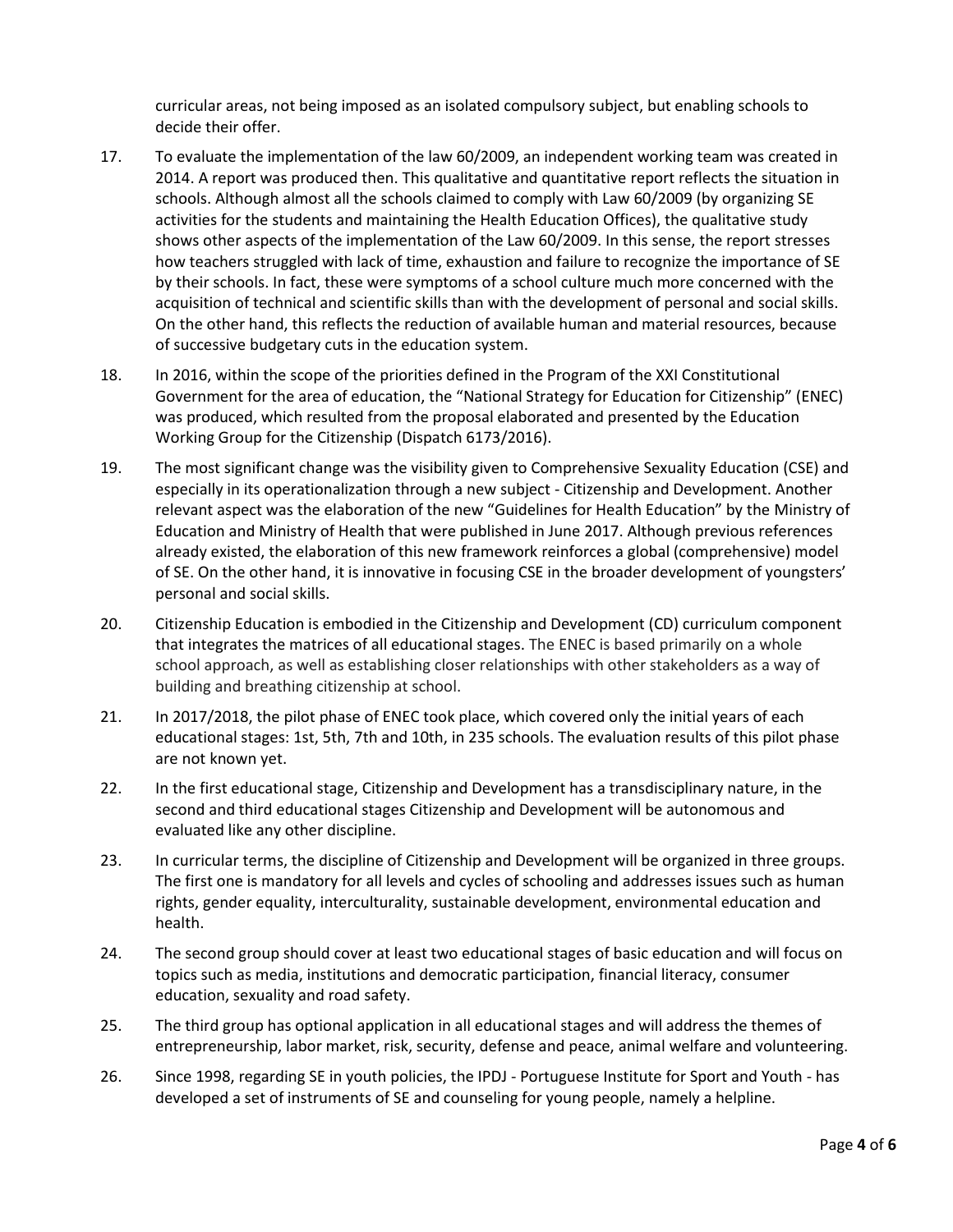# **Critical analysis of Comprehensive Sexuality Education evolution in Portugal**

- 27. From the text presented previously we can see that there have been changes in terms of legislation but the guidelines have always been very vague and full of advances and setbacks, giving rise to the lack of responsibility and non-implementation of CSE as a school culture, encouraging nonrecognition of the importance of this area by the various agents of the educational community (Teachers, Education Officers, Staff and Students).
- 28. In general, teachers' initial training does not include CSE, and their preparation relies on the existing training offer and their availability/motivation to attend it. Although the law defines that the CSE training is mandatory, its contents are not defined. Most teachers don't have specific and adequate scientific and pedagogical training in this area and they are not supervised.
- 29. Existing projects are often discontinued, require investment, but as they change from year to year, it is difficult to assess their impact. The themes aren't often addressed in a comprehensive way, which leads to a biomedical approach of sexuality, especially because it is frequently developed by health professionals from external entities who don't have specific training for the intervention, without continuity and without an integrative strategy.
- 30. These difficulties do not promote the access of all children and young people to sexual education, depending on the motivation of the teachers / technicians or the prioritization of their approach by the class councils and / or educational projects.
- 31. In this context, the problem can be illustrated by surveys/statistical data. According to Matos et al. (2011), young people demonstrated an unsatisfactory level of knowledge regarding the contraceptive pill and emergency contraception. In the same report, it was possible to verify that about 25% of young people didn´t feel capable enough to talk to their sexual partners about condom use, persuade them to use condoms, refuse sex if they didn´t want to. In addition, 42.8% of young people reported not having sex education at school. From those who had a sexuality education approach at school, 24.7% considered that it contributed very little/nothing to their lives. 46.8% of the young participants evaluated negatively the contribution of the school to sexuality education.
- 32. The HBSC Health Behavior in School-aged Children (2014) shows that, compared to 2010, there was a decrease in condom use and an increase in sexual relations associated with alcohol or drug use. The researchers point out an alarming explanation which was the association of non-use with the high price of condoms, for economic recession.
- 33. The sex education sessions conducted seem to neglect some topics, since 74.9% of participants in the National School Environment Study stated that they had never seen a positive approach to LGBTI issues at school (Pizmony-Levy et al., 2017). Concerning violence against LGBT youth, this Study showed that most LGBT youth experience situations of violence at school caused by their non-heterosexual sexual orientation and by their identities and / or gender expressions.
- 34. In terms of dating violence, almost a third of boys legitimize violent behavior and around 24% normalize sexual violence in dating relationships. Control behaviors appear to be the most legitimized by boys and girls (28%). The persecution comprises a set of behaviors that is legitimized by both boys (33%) and girls (19%) (UMAR, 2017).
- 35. Matos et al. (2018) found that 38.2% of young people were not targeted for HIV / AIDS education / information at secondary level. However, most young people report having had at least one sexuality education class during the third cycle. Although they value their importance, they are not